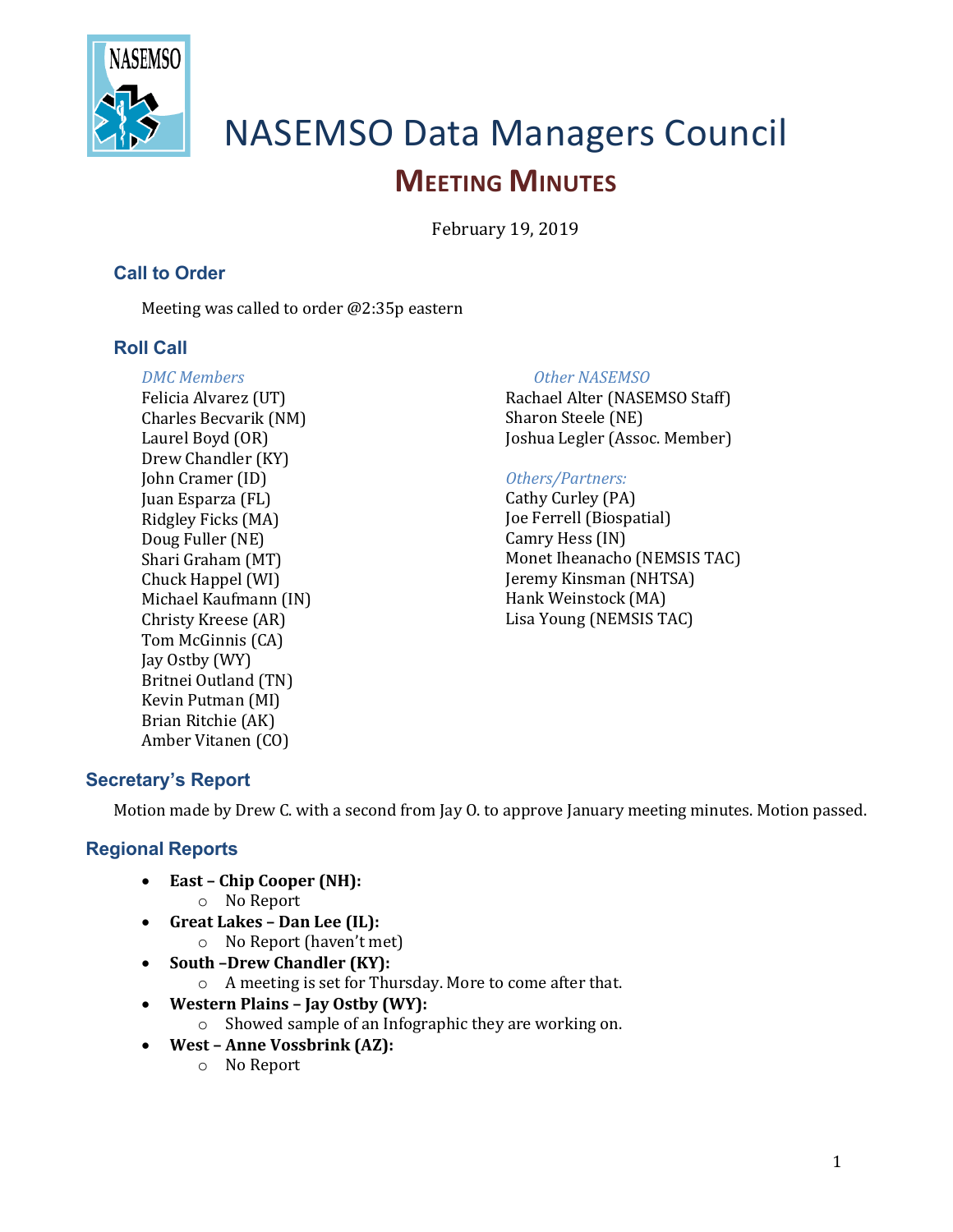## **Council Project & Committee Reports**

- **NASEMSO HITS Committee Tim Seplaki (NJ):** o No Report
- **NASEMSO Community Paramedicine/MIH Committee Anne Vossbrink(AZ):** o No Report
- NASEMSO EMS Data Opioid Workgroup Tim Seplaki (NJ): o No Report
- **NEMSMA Information & Technology Committee Ridgely Ficks (MA):** 
	- $\circ$  Group is starting to get back together.

#### **Old Business**

#### Funding

Funding for all things Data. Tom requested this be here to continue the discussion at the Annual Meeting.

Laurel suggested we have a discussion of data related to syndromic surveillance. Discussion followed with several examples noted.

#### **New Business**

#### Annual Meeting Agenda

Reviewed agenda items for the upcoming Annual Meeting.

#### Meeting Minutes & Agendas on the Website

Rachel spoke about the Meeting Minutes and Agendas being placed on the Data Managers webpage on the NASEMSO website. Drew C. made a motion second by Ridgley F. to only post the meeting minutes and the agenda's for the last year. Motion passed.

#### **Partner Reports**

#### • **NEMSIS TAC – Lisa Young/Josh Legler**

- $\circ$  Announced the hiring of Julienne Ehlers, MA, CEM, MEP as the NEMSIS Data Promotion Officer. She will be responsible for NEMSIS TAC Clinical Support, Communications, Report Development, & Research Activities.
- $\circ$  Lisa talked about the rollout of the new Performance Measures dashboard that will be available in March. This will also have an API for vendors to use and connect their systems to this data. Josh then provided a demo of this.
- $\circ$  Josh presented the upcoming changes to the State Dataset Builder. One change will identify some specific "s" fields for State specific fields. Also some of the demographic elements will be retired. They will also provide an XSL translation for previous software versions.
- $\circ$  The changes for 3.5 have been locked down so they ae ci

#### • **NHTSA OEMS – Jeremy Kinsman**

 $\circ$  Had to leave early but will be sending an email with updates later this week.

#### **Other Business**

None.

**Next Meeting -** 3/19/2019 – 2:30p eastern.